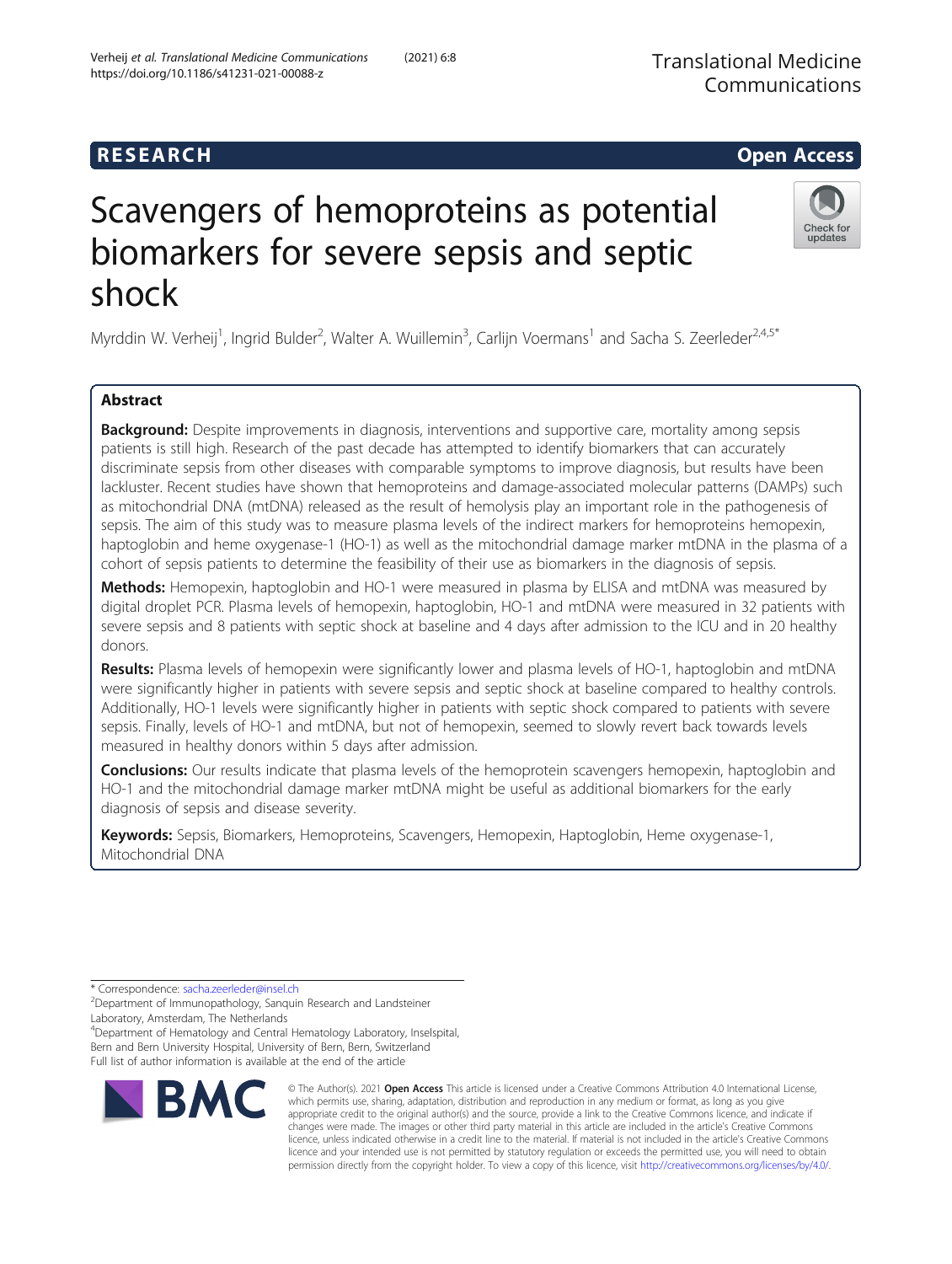# Background

Severe sepsis is a result of an uncontrolled immune response of the host to infection. In the area of timely diagnosis, rapid interventions and intensive supportive care, mortality rates for severe sepsis still reach 20 %.[[1](#page-4-0)– [3\]](#page-4-0) Even in the first year after hospital discharge, mortality among sepsis survivors is high and the long-term quality of life of these patients is impaired.[[4](#page-4-0)] Studies have shown that an early diagnosis and intervention in patients with severe sepsis increases survival rates.[[5](#page-4-0), [6](#page-4-0)] However, symptoms are often variable and non-specific, making early diagnosis of sepsis a major challenge.[\[7](#page-4-0)] Therefore, there is an absolute need to identify biomarkers that can discriminate the presence of sepsis from other diseases and predict severity at early stages of this process.[\[7\]](#page-4-0).

Sepsis is characterized by extensive cell death of hematopoietic as well as parenchymal cells, as evidenced by the systemic release of damage-associated molecular patterns (DAMPs) such as cell-free DNA.[[8](#page-4-0)–[10](#page-4-0)] Cell death is accompanied by disintegration of mitochondrial membranes with subsequent release of DAMPs in the form of hemoproteins containing heme and iron from the respiratory chain.[[11](#page-4-0)] Changes in red blood cell (RBC) energy metabolism to maintain redox balance, alteration of RBC membrane properties, complement activation, pathogens invading RBCs and endothelial cell activation with subsequent microvascular RBC destruction result in hemolysis and subsequent systemic release of cell-free hemoglobin, cell-free heme and iron during sepsis. Finally, death of skeletal muscle cells accompanying sepsis results in the systemic release of myoglobin containing heme and iron.[\[11](#page-4-0), [12](#page-4-0)] Endogenous plasmaand cellular systems protect the organism from the negative effects of hemoproteins and iron.[\[11](#page-4-0)] Cell-free hemoglobin and cell-free heme are scavenged by the plasma proteins haptoglobin and hemopexin, respectively. Heme oxygenase-1 (HO-1), an enzyme that is inducible by free heme and iron, catalyzes the degradation of heme into iron, biliverdin and CO intracellularly.[[11](#page-4-0)] Subsequently, iron is neutralized by ferritin, the upregulation of which is coupled to the induction of HO-1. Previous studies have highlighted the important role of free heme in the pathogenesis of sepsis[[2](#page-4-0)], and have linked plasma levels of haptoglobin and hemopexin to severity and outcome of disease.[\[13](#page-4-0), [14\]](#page-4-0) Moreover, increased HO-1 mRNA expression and protein levels have been shown to exert protection in experimental animal models for sepsis.[[15](#page-4-0), [16\]](#page-4-0) Finally, mitochondrial DNA (mtDNA) released from mitochondria upon cell death has been shown to elicit immune responses through activation of TLR9 and the NLRP3 inflammasome.[[17\]](#page-4-0) In line with this, several studies and clinical trials (reviewed in Harrington et al., (2017)) have found mtDNA levels

to be elevated in patients with sepsis, pointing to a probably role of mtDNA in sepsis pathogenesis. $[18]$  As such, we questioned whether indirect markers for hemoproteins such as their respective scavengers and mitochondrial damage markers such as mtDNA might be useful as biomarkers for the diagnosis of severe sepsis in clinical practice.

In this study, we measured plasma levels of haptoglobin, hemopexin, HO-1 and mtDNA in patients with severe sepsis and septic shock and healthy donors to identify potentially novel biomarkers for severe sepsis and septic shock.

# Materials and methods

# Patients

This study was approved by the medical ethical committees of the involved institutions, and all patients and healthy volunteers or their legal representatives gave written informed consent before inclusion. Sepsis patients were initially recruited as part of a randomized, double-blind placebo controlled trial aiming to investigate the efficacy and safety of C1-Inhibitor administration for the treatment of severe sepsis and septic shock.[[19](#page-4-0)] Whole blood and plasma samples were taken from these patients at admission  $(t = 0)$ , and daily thereafter for 4 consecutive days (5 time-points in total).[[19](#page-4-0)] Plasma samples from 20 healthy Dutch volunteers were also obtained. Plasma samples were stored at -80ºC until further analysis. For analyses of baseline  $(t = 0)$  measurements, all patient samples were included. For the measurements over time, only samples of patients treated with placebo and not C1-inhibitor were included in the analysis.

# Laboratory analyses Digital droplet PCR

DNA was isolated from plasma using the QIAamp DSP virus kit (Qiagen), following the protocol included in the kit. For vacuum steps, instead of using vacuum technology, an Eppendorf centrifuge was used to spin down samples. 200 µl plasma was used for isolation, and reagent volumes for isolation were adjusted accordingly. DNA samples were thawed and diluted 1 in 5 in DNasefree water. A ddPCR reaction mixture for the appropriate number of samples, a control DNA sample with known quantity (isolated from MNCs and diluted 1 in 10 in DNase-free water) and a no-template control (NTC) was prepared with 11 µl 2x ddPCR Mastermix (no dUTP) (Biorad), 1 µl 20x ddPCR™ Copy Number Assay: ND1, Human (FAM) (Biorad, unique assay ID dHsaCNS669425578) and 9 µl DNase-free water per sample. For each DNA sample,  $2 \mu l$  of pre-diluted DNA was added to 42 µl of ddPCR reaction mix. Droplets were generated with a QX200 droplet generator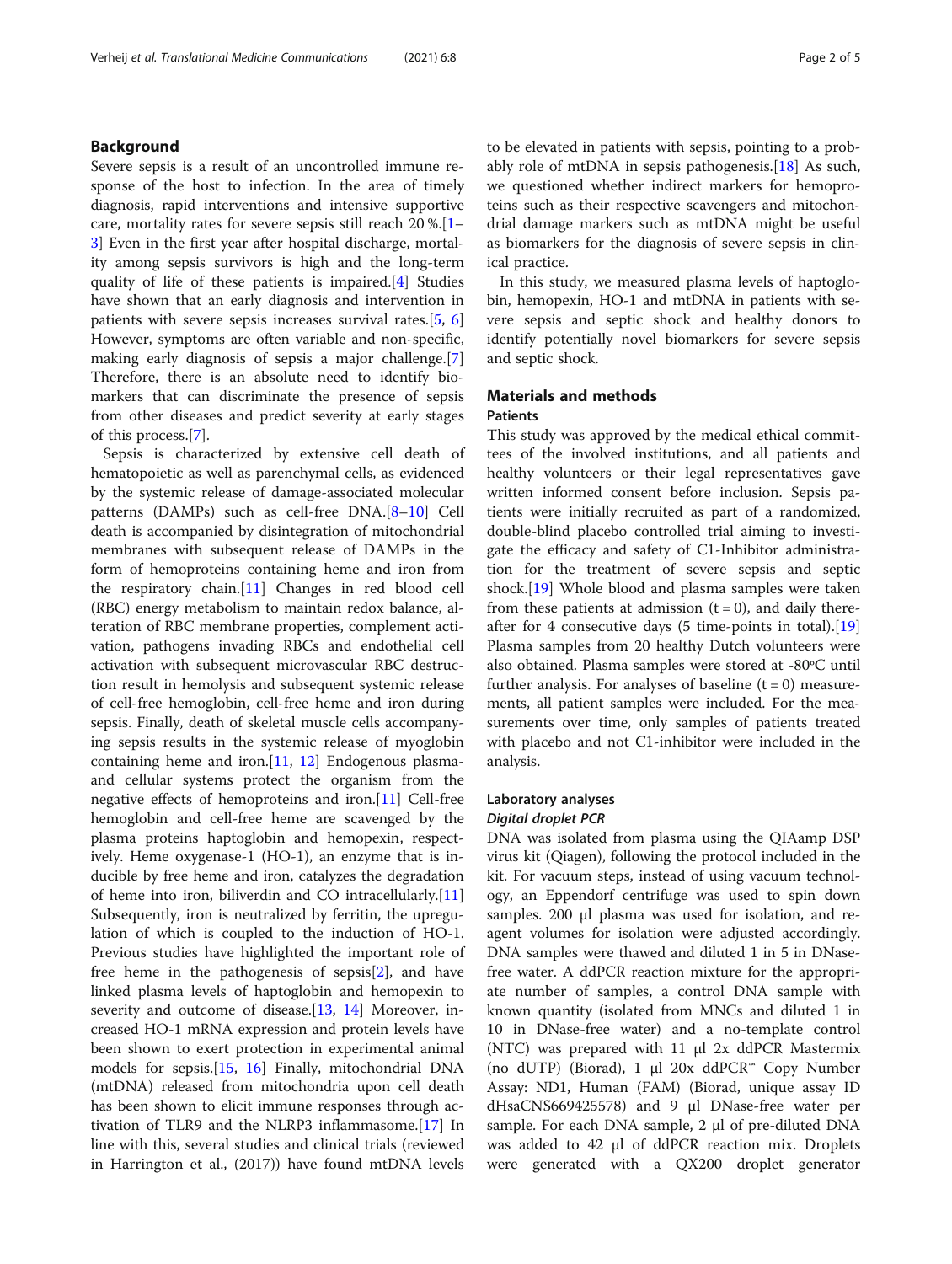<span id="page-2-0"></span>(Biorad), following the accessory instruction manual. 40 µl of droplets from the top wells of the cartridge were transferred to a 96-well TwinTec PCR plate (semiskirted, green, Eppendorf). After sealing the plate, the PCR was carried out in a T100 thermal cycler (Biorad), with the heated lid set to 105 ºC and a sample volume of 40 µl. One cycle of enzyme activation was performed (95 ºC for 10 min), followed by 40 cycles of amplification (95 ºC for 30 s, 60 ºC for 1 min) and finally one cycle of enzyme deactivation (98 ºC for 10 min). A ramp rate of 2 ºC/second was maintained for all steps. After PCR was complete, the PCR plate was placed in a QX200 droplet reader (Biorad) for counting of the droplets. Results were analyzed using Quantasoft software (Biorad), and absolute values of mtDNA (ND1) (copies/ $\mu$ l) were calculated for each DNA sample by correcting for the corresponding dilution values.

## ELISA

Heme oxygenase-1, haptoglobin and hemopexin were measured in plasma by ELISA. HO-1 was measured using a commercially available human heme oxygenase-1 matched antibody pair kit (Abcam, ab215401). Haptoglobin was measured using a commercially available human haptoglobin DuoSet ELISA (R&D Systems, DY8465-05). Hemopexin was measured using in-house capture and (biotinylated) detection antibodies. All coating steps were performed in PBS, samples and standard curves were measured diluted in high performance ELISA-buffer (HPE) and biotinylated detection antibodies were diluted in HPE. Poly-HRP diluted 1:10.000 was used for detection.

#### Statistical analyses

Results are expressed as mean ± SD or median with interquartile range. Statistical analyses were carried out using Graphpad Prism 8 software. Differences between groups were analyzed using the nonparametric, twotailed Mann-Whitney U test for unpaired samples and the nonparametric Wilcoxon matched-pairs signed rank test was used for paired samples. A p-value at or below 0.05 was considered statistically significant.

# Results

# Measurement of plasma levels of hemoprotein scavengers and mitochondrial damage markers

We measured levels of indirect markers for hemoproteins such as hemopexin, haptoglobin and HO-1 and mtDNA in the plasma of 40 patients with a median age of 64 yrs (range 28–75 yrs) with sepsis (32 severe sepsis and 8 septic shock patients) and in the plasma of 20 healthy controls. Plasma levels of hemopexin were significantly lower in the patients with severe sepsis and septic shock at  $t = 0$  compared to the healthy controls  $(P < 0.0001)$ . This indicates that hemopexin is consumed upon complexation with cell-free heme, which is released from hemoproteins into the plasma in patients suffering from sepsis (Fig. 1 a). In contrast, plasma levels of HO-1, haptoglobin and mtDNA were significantly higher in the patients with severe sepsis and septic shock at  $t = 0$  compared to the healthy controls ( $P < 0.0001$  and  $P = 0.0025$ , respectively) (Fig. 1 a). HO-1 is an intracellular enzyme that is upregulated upon stress, and is normally not secreted. Mitochondrial DNA can be released



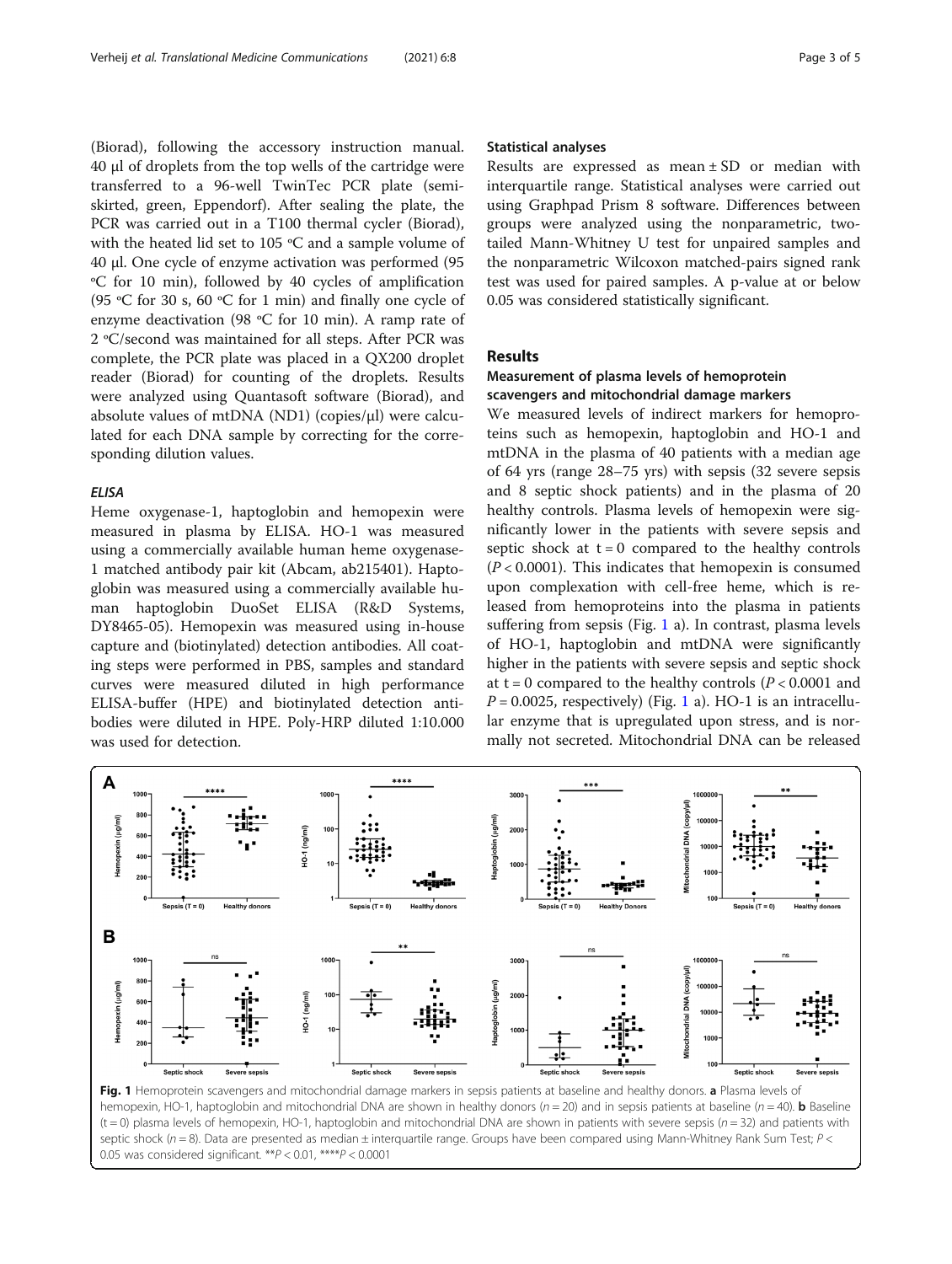from mitochondria and cells in case of cellular stress and from cells undergoing apoptosis or necrosis.[[20\]](#page-4-0).

Plasma levels of HO-1 were significantly higher in patients with septic shock  $(n = 8)$  compared to patients with severe sepsis ( $n = 32$ ) at t = 0 ( $P = 0.0054$ ). No difference in plasma levels of hemopexin, haptoglobin and mtDNA was observed when comparing patients with severe sepsis and septic shock (Fig. [1](#page-2-0)b). Overall, our data suggest that plasma levels of hemopexin, HO-1, haptoglobin and mtDNA are altered in sepsis, and as such might be useful as biomarkers for the diagnosis of the disease.

Of the 40 patients included in our study, 20 patients were not subjected to an intervention treatment in the context of the study and only received conventional standard supportive care for sepsis (which consisted of antibiotics, intravenous fluid substitutions and vasopressor therapy).[[19\]](#page-4-0) To determine whether plasma levels of hemopexin, HO-1, haptoglobin and mtDNA changed over time with standard care, we also measured these plasma levels in patients at day 4 after diagnosis. Both HO-1 and mtDNA were significantly lower at day 4 compared to baseline  $(P = 0.0071$  and  $P = 0.0016$ , respectively), whereas hemopexin and haptoglobin levels did not change significantly in the first 4 days after diagnosis (Fig. 2). Only a small number of septic shock patients could be included in this analysis, and no clear differences were seen when comparing patients with severe sepsis and with septic shock.

# **Discussion**

In this study, we assessed the applicability of the scavengers of hemoproteins hemopexin, haptoglobin and HO-1 and the mitochondrial damage marker mtDNA as biomarkers for the diagnosis of sepsis.

In a cohort of 40 patients suffering from severe sepsis or septic shock, we found plasma levels of hemopexin to be significantly decreased while plasma levels of HO-1, haptoglobin and mtDNA were significantly increased. The decreased levels of hemopexin are in line with research from other groups, which showed that low concentrations of hemopexin in serum are associated with a worse outcome in patients with septic shock[[2](#page-4-0)] and which found plasma levels of hemopexin to be significantly higher in survivors of sepsis compared to non-survivors.<sup>[\[13\]](#page-4-0)</sup> Upon complexation with heme, hemopexinheme complexes are endocytosed by macrophages and hepatocytes after binding to CD91, the primary receptor for hemopexin-heme complexes.[[21](#page-4-0)] This mechanism is likely causing the decrease of hemopexin seen in our patient samples. Interestingly, we found haptoglobin levels to be significantly higher in sepsis patients compared to healthy donors, in stark contrast with hemopexin. This may be due to a difference in dynamics of the two proteins, with the early induction of haptoglobin possibly being much faster and stronger than the induction of hemopexin. These data suggest that hemopexin, HO-1, haptoglobin and mtDNA could be potential biomarkers to be used in the diagnosis of sepsis. To further determine whether these markers can distinguish sepsis from other diseases, plasma levels of these markers should be compared with other conditions that fit the criteria used to diagnose sepsis, such as acute pancreatitis or trauma.[[22](#page-4-0)].

We further show that, although our sample sizes are limited, patients with septic shock seem to have higher plasma levels of HO-1 and mtDNA, and lower levels of hemopexin compared to patients with severe sepsis. Finally, we found that plasma levels of HO-1 and mtDNA, on average, decrease again after several days of standard care treatment. Our data suggest that treatment may influence these markers and indicate that these markers may also provide extra information on the severity of the disease.

# Conclusions

In conclusion, we have shown that plasma levels of hemopexin, HO-1, haptoglobin and mtDNA are altered in patients with severe sepsis and septic shock and that they could potentially be valuable biomarkers to be used in the diagnosis of sepsis. However, further research using larger sample groups allowing for the determination of both sensitivity and specificity of these markers is needed to confirm this.